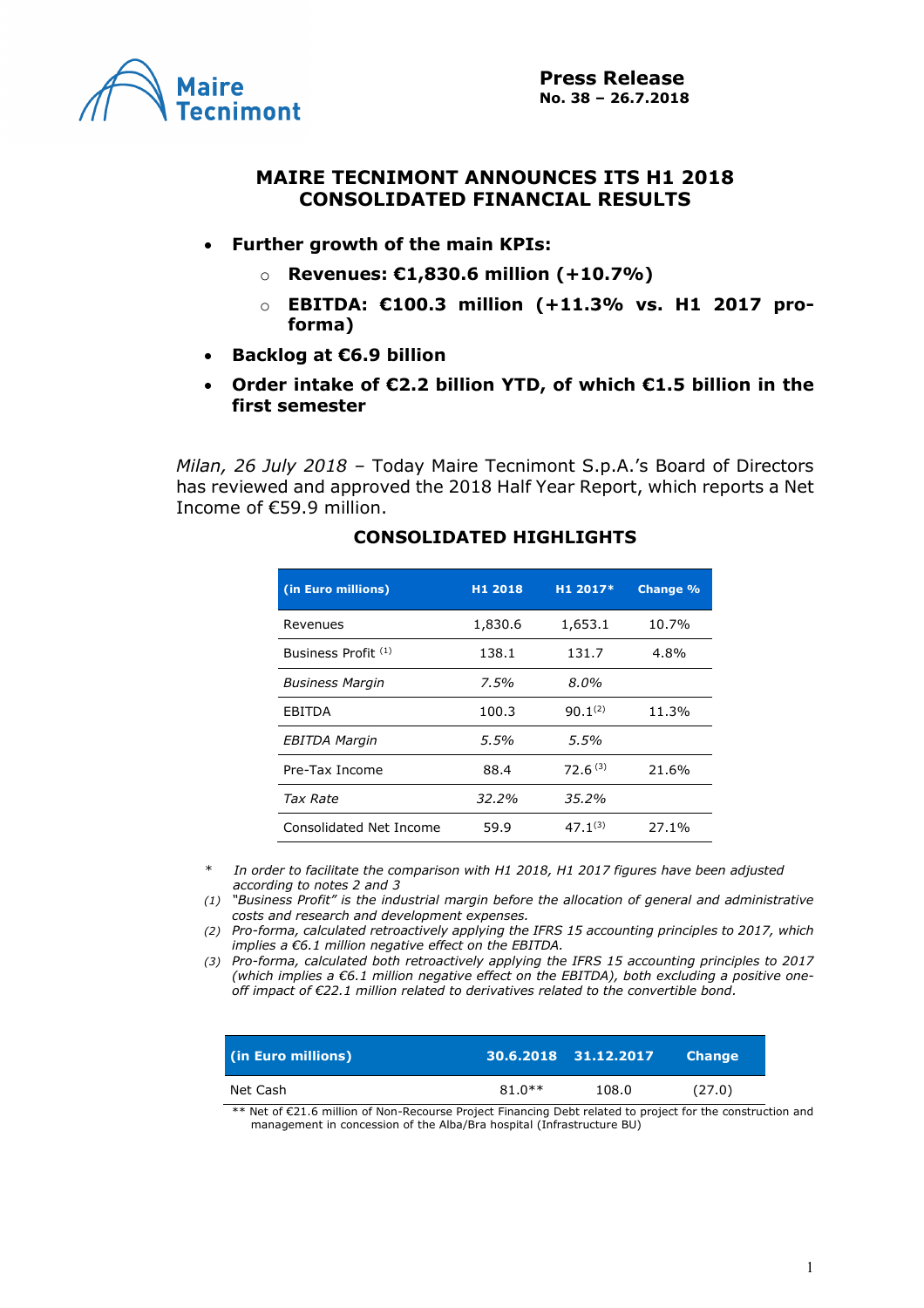

## **ORDER INTAKE AND BACKLOG**

| (in Euro millions) | H <sub>1</sub> 2018 | H <sub>1</sub> 2017 | <b>Change</b> |
|--------------------|---------------------|---------------------|---------------|
| Order Intake       | 1,536.7             | 3,977.3             | (2,440.6)     |
|                    |                     |                     |               |
| (in Euro millions) | 30.6.2018           | 31.12.2017          | <b>Change</b> |
| Backlog            | 6,904.2             | 7,229.4             | (325.2)       |

# **FINANCIAL HIGHLIGHTS BY BUSINESS UNIT**

| (in Euro millions)                                | H1 2018 | $%$ on<br><b>Revenues</b> | H1 2017      | $%$ on<br><b>Revenues</b> |  |  |  |
|---------------------------------------------------|---------|---------------------------|--------------|---------------------------|--|--|--|
| <b>Technology, Engineering &amp; Construction</b> |         |                           |              |                           |  |  |  |
| Revenues                                          | 1,743.2 |                           | 1,592.0      |                           |  |  |  |
| <b>Business Profit</b>                            | 134.6   | 7.7%                      | 123,2        | 7.7%                      |  |  |  |
| EBITDA                                            | 99.7    | 5.7%                      | $89.9^{(2)}$ | 5.6%                      |  |  |  |
| <b>Infrastructure &amp; Civil Engineering</b>     |         |                           |              |                           |  |  |  |
| Revenues                                          | 87.4    |                           | 61.1         |                           |  |  |  |
| <b>Business Profit</b>                            | 3.5     | 4.0%                      | 2.4          | 3.9%                      |  |  |  |
| FBITDA                                            | 0.5     | 0.6%                      | 0.2          | 0.3%                      |  |  |  |

*(2) Pro-forma, calculated retroactively applying the IFRS 15 accounting principles to 2017, which implies a €6.1 million negative effect on the EBITDA*

#### **ORDER INTAKE BY BUSINESS UNIT**

| (in Euro millions)                     | H <sub>1</sub> 2018 | H <sub>1</sub> 2017 | <b>Change</b> |  |
|----------------------------------------|---------------------|---------------------|---------------|--|
| Technology, Engineering & Construction | 1,491.9             | 3.966.0             | (2, 474.1)    |  |
| Infrastructure & Civil Engineering     | 44.7                | 11.3                | 33.4          |  |

#### **BACKLOG BY BUSINESS UNIT**

| (in Euro millions)                     | 31.6.2018 | 31.12.2017 | <b>Change</b> |
|----------------------------------------|-----------|------------|---------------|
| Technology, Engineering & Construction | 6,569.5   | 6.864.3    | (294.8)       |
| Infrastructure & Civil Engineering     | 334.7     | 365.1      | (30.4)        |

*The changes reported refer to H1 2018 versus H1 2017, unless otherwise stated.*

#### **Consolidated Financial Results as at 30 June 2018**

Maire Tecnimont Group **Revenues** were **€1,830.6 million,** up 10.7%. This increase is related to the progress of projects in the backlog, mainly EPCs, that are in their construction phase.

**Business Profit** was **€138.1 million**, up 4.8%. The **Business Margin**  was **7.5%** versus 8.0%. The change in marginality is related to the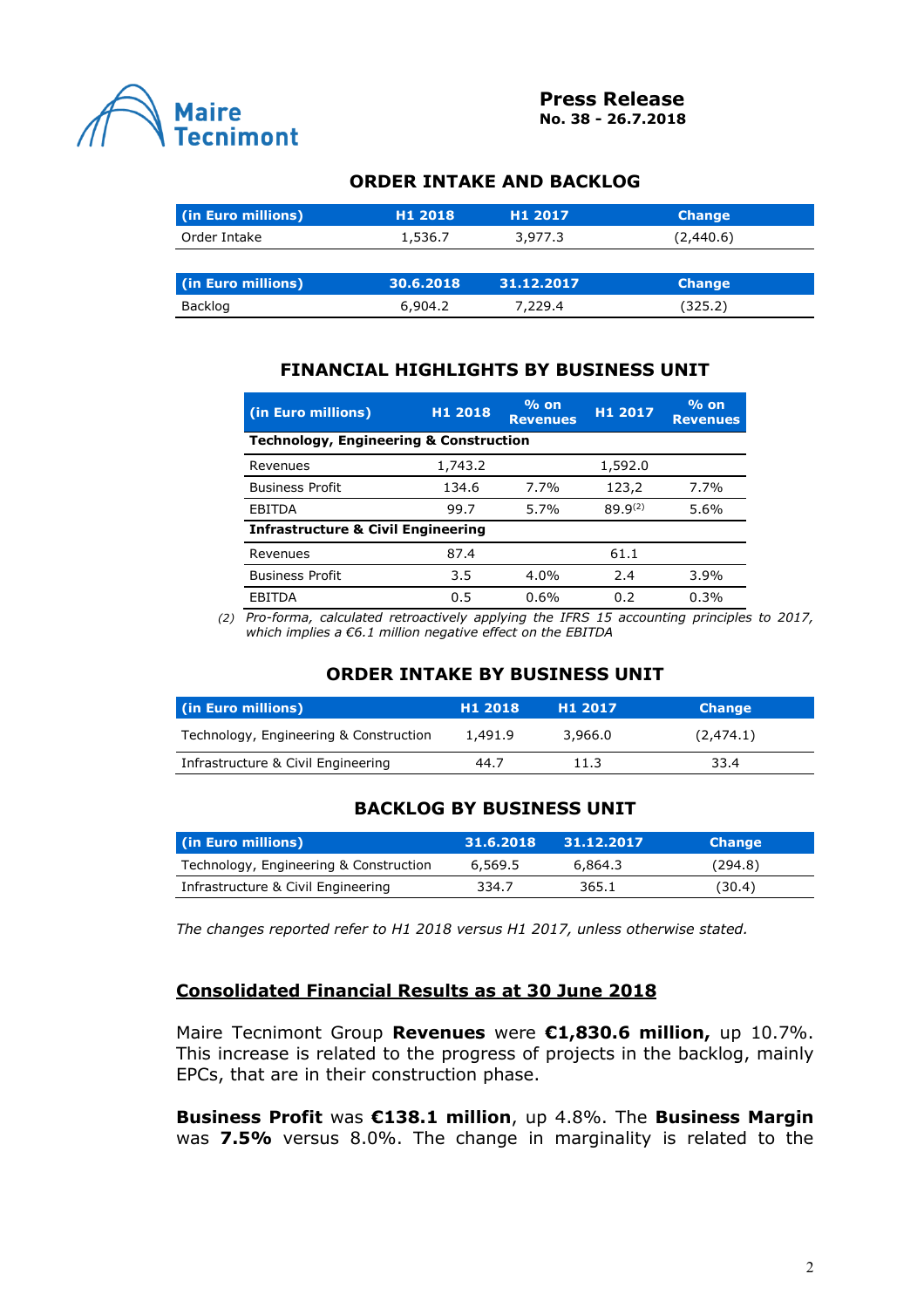

progress of the projects in the Technology, Engineering & Construction BU, reflecting a different mix of projects under execution as at 30 June 2018, compared to the same period last year, but in line with the last quarters.

**G&A costs** were **€35.5 million,** up approx. €2.8 million as non-recurring savings were recorded in H1 2018. These costs' incidence over revenues has nevertheless decreased from 2.0% to **1.9%**, in line with the last few quarters.

**EBITDA** was **€100.3 million**, up 11.3% vs. the 2017 pro-forma number. The margin was 5.5%, unchanged.

**Amortization, Depreciation, Write-downs and Provisions** were **€4.3 million,** slightly up €0.7 million, due to the amortization of new assets related to the Group's activity.

**EBIT** was **€96.0 million**, up 10.9% vs. the 2017 pro-forma number.

**Net Financial Charges were €7.6 million**, up €6.3 million vs. a 2017 pro-forma number of €13.9 million. The H1 2018 number includes a negative net component of €1.8 million related to the time value of the FX derivatives.

**Pre-tax Income** was **€88.4 million**, up 21.6% vs. the 2017 pro-forma number. Estimated taxes of €28.5 million have been provisioned. The effective tax rate was approx. 32.2%, improving when compared to last year's average tax rate, based on the various jurisdictions where operations have been carried out.

#### **Consolidated Net Income** was **€59.9 million**, up 27.1%.

**Net Cash** (not including the Project Finance Debt mentioned above) at 30 June 2018 was **€81.0 million**, vs. 31 December 2017 when it was equal to €108.0 million. Such a change is mainly due to the conversion of the convertible bond for €79.6 million, outflows of €24.9 million for the acquisition of Treasury Shares related to the share conversion of the equity-linked bond and for the Group's Employees Share Ownership Plan, as well as the payment of  $\epsilon$ 42.1 million for the dividend payment related to FY2017. The Net Cash position was also negatively affected by a €25.0 million FX impact related to the projects' derivative positions.

**Consolidated Shareholders' Equity** was **€291.9 million**, up €8.1 million vs. December 31, 2017, thanks to the income for the period, the capital increase and the reduction of the Treasury Shares reserve following the share conversion of the equity-linked bond. It also takes into account the dividend payment mentioned above, the negative change of the Cash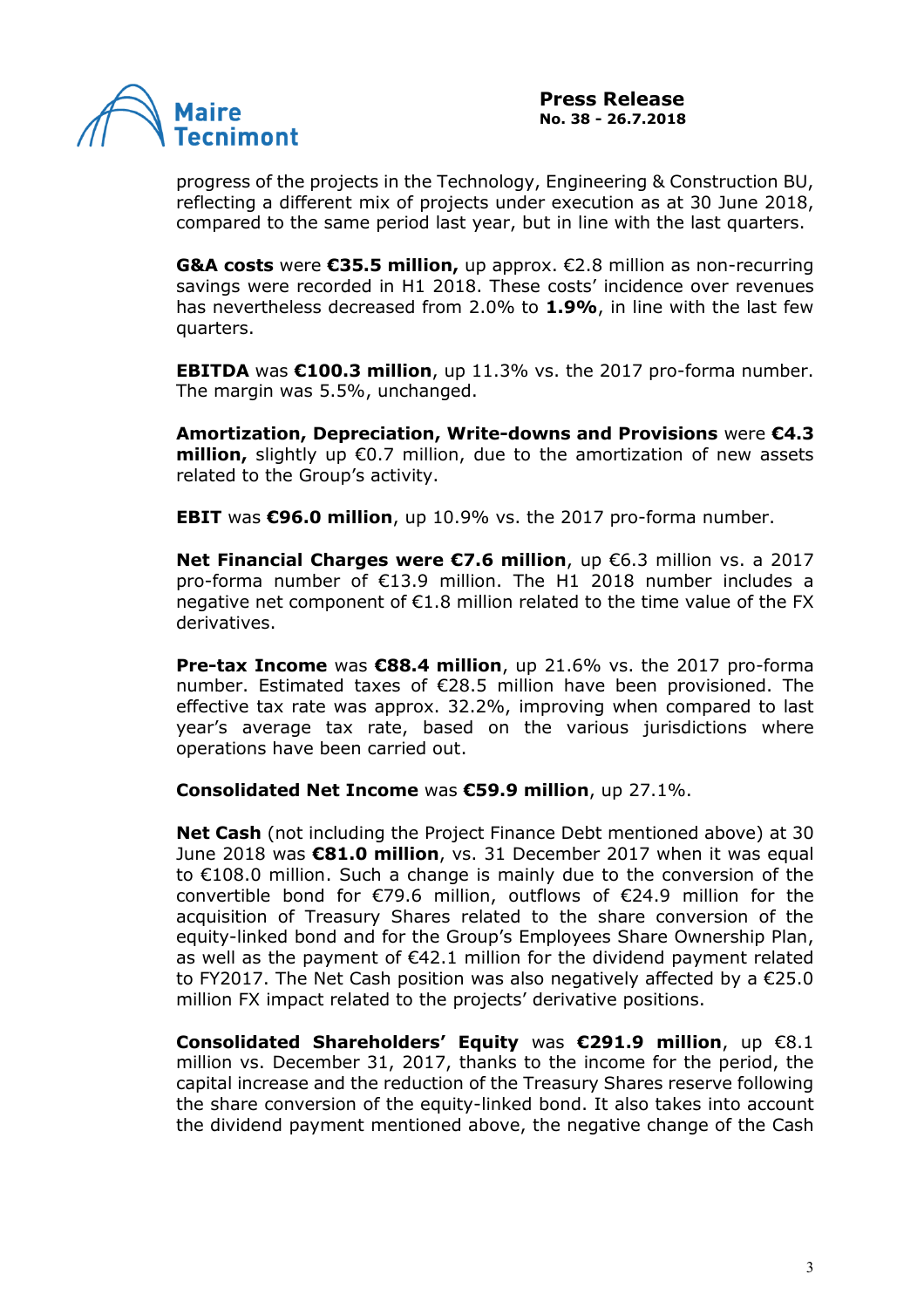

Flow Hedge reserve generated by hedging derivatives, and an approx. €27.8 million negative adjustment due to the implementation of the new IFRS 9 and 15 accounting principles.

## **Performance by Business Unit**

#### **Technology, Engineering & Construction BU**

**Revenues** were **€1,743.2 million**, up 9.5%, thanks to the progress of the projects in the backlog, EPCs in particular, that became fully operational and in continuity with the last few quarters in 2017. **Business Profit** was **€134.6 million**, up 9.3%, leading to a **Business Margin** of **7.7%,** unchanged, due to the same reasons outlined above. **EBITDA** was **€99.7 million** (5.7% margin), up 10.9% vs. the 2017 pro-forma number.

### **Infrastructure & Civil Engineering BU**

**Revenues** were **€87.4 million**, up 43.0%, due to the progress of the projects in the Backlog, including large-scale renewables. **Business Profit**  was **€3.5 million**, up €1.1 million. The **Business Margin** was 4.0%. **EBITDA** was €0.5 million, up €0.374 million, thanks to a higher contribution of the renewable energy activities.

## **Order Intake and Backlog**

Thanks to **€1,536.7 million** of new orders generated during the period, the Group's **Backlog** at June 30, 2018 was **€6,904.2 million**, versus December 31, 2017, when it was equal to  $\epsilon$ 7,229.4 million.

In particular, the main projects awarded to the Group include the following:

- The upgrade and revamping of the Heydar Aliyev Refinery based in Baku, Azerbaijan, on behalf of SOCAR (USD800 million)
- The "Delayed Coking Unit (DCU)" project, inside the Omsk refinery, in the Russian Federation, on behalf of JSC Gazprom Neft – Omsk Refinery (USD215 million)
- The implementation of a new High-Density Polyethylene unit and the upgrade of a Polypropylene unit, located in Batangas City, in the Philippines, on behalf of JG Summit Petrochemical Corporation (USD180 million)

#### **Subsequent Events**

On July 10, the Buyback program servicing the Second Cycle (2017) of the 2016-2018 Share Ownership Plan dedicated to the Maire Tecnimont Group's employees has been completed.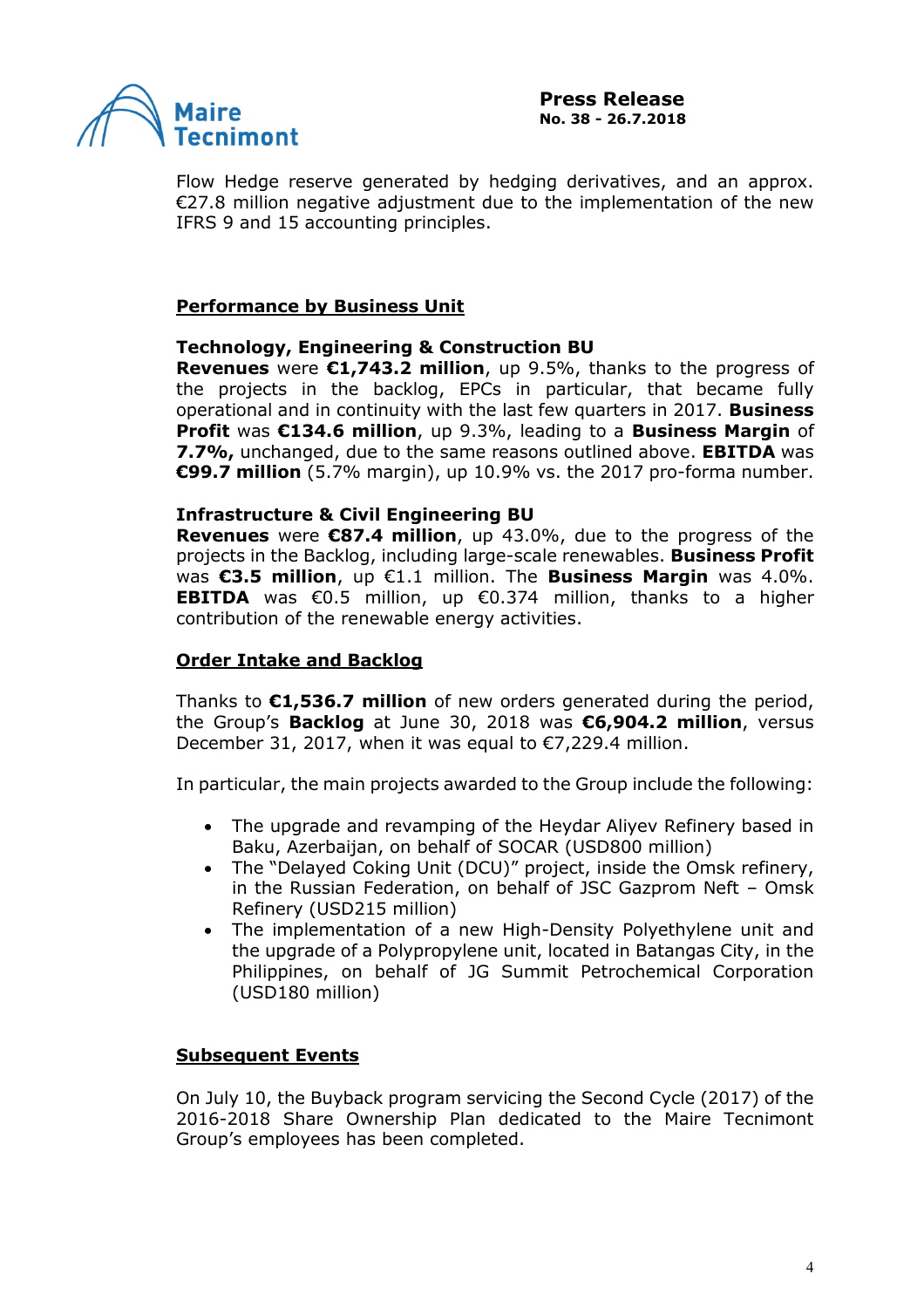

On July 13, new projects and additional works relating to existing projects, worth USD 730 million, have been announced. The projects are located in Europe, the Middle-East, South-East Asia, and the Americas.

On July 16, Tecnimont S.p.A. has agreed a new medium/long term loan for a maximum amount of €285 million. The new loan will refinance the residual portion of the existing loan for  $\epsilon$ 175 million, will top up the existing loan for €10 million, and will increase an existing Revolving Facility by €50 million. This refinancing will decrease the interest rate from 1.95% to 1.70%, while extending the maturity by 15 months and rescheduling the repayments.

On July 23, two EPC contracts with Lukoil worth USD527 million were announced. The contracts are related to 5 refinery process units, to be implemented inside the Kstovo refinery, in Central Russia, as part of the oil residue upgrading project. The EP portion of the contracts, worth USD156 million, had already been awarded to our Group and announced in November 2017, and was included in the backlog as of December 31, 2017.

# **Outlook**

The Group expects to manly execute EPC projects in the second half of the year, thanks to the significant existing backlog driven by the new contracts signed with international clients since the beginning of the year, and including those awarded after the end of the semester. Second half revenues are expected to be in line with the first half, with a marginality typical of this kind of contracts.

Cash flows are expected to generate a financial performance in line with the first semester, also considering recent acquisitions of new orders.

In spite of the on-going expansion of both the organizational structure and the geographic diversification, efficiency improvement targets will continue to be maintained, even if such improvements have already led to the lowest G&A-Revenues ratio in the industry.

Even though the market environment is expected to remain challenging, a high level of backlog is to be maintained, thanks to our well-recognized technological expertise, which is continuously being developed and expanded to include adjacent technologies in synergy with the existing ones, and to a flexible business model that can offer innovative products and services, which are able to anticipate the market trends.

This outlook is supported by a significant commercial pipeline that is expected to generate new contracts by the end of this year.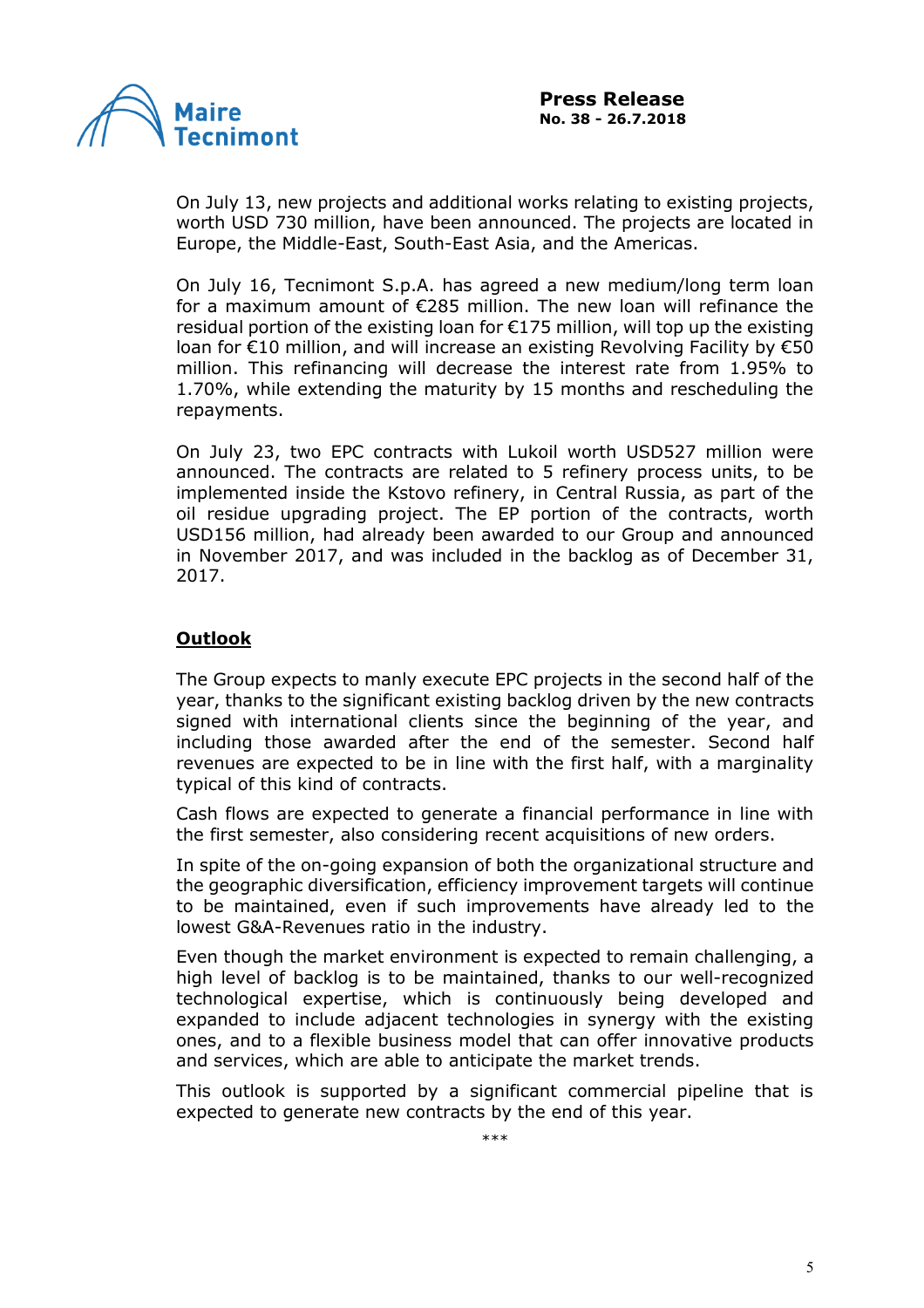

The following information is provided upon a request by CONSOB:

#### **Maire Tecnimont Group and Maire Tecnimont S.p.A. Net Financial Position**

The Maire Tecnimont Group Net Financial Position is presented below:

| <b>NET FINANCIAL POSITION</b>                     | 30<br>June<br>2018 | 31<br><b>December</b><br>2017 | <b>Change</b> |
|---------------------------------------------------|--------------------|-------------------------------|---------------|
| (in Euro thousands)<br>Short-term borrowings      | 156,916            | 103,943                       | 52,973        |
| Other current financial liabilities               | 330                | 79,911                        | (79, 581)     |
|                                                   |                    |                               |               |
| Financial instruments - Current derivatives       | 18,917             | 9,876                         | 9,042         |
| Financial debt net of current portion             | 164,888            | 324,602                       | (159, 714)    |
| Financial instruments - Non-current derivatives   | 5,030              | 249                           | 4,781         |
| Other non-current financial liabilities           | 202,517            | 39,719                        | 162,798       |
| <b>Total debt</b>                                 | 548,598            | 558,299                       | (9,702)       |
| Cash and cash equivalents                         | (582, 662)         | (630, 868)                    | 48,206        |
| Other current financial assets                    | (5,703)            | (5,356)                       | (347)         |
| Financial instruments - Current derivatives       | (7, 578)           | (19, 976)                     | 12,398        |
| Financial instruments - Non-current derivatives   | (2, 490)           | (1,222)                       | (1,269)       |
| Other non-current financial assets                | (9, 493)           | (8,920)                       | (573)         |
| <b>Total cash and cash equivalents</b>            | (607, 926)         | (666, 341)                    | 58,415        |
| Other financial liabilities of assets for sale    | $\Omega$           | 0                             | 0             |
| Other financial assets of assets for sale         | $\Omega$           | 0                             | $\mathbf{0}$  |
| <b>Net financial position (Net Cash)</b>          | (59, 329)          | (108, 042)                    | 48,713        |
| Non-recourse Project Financing (Alba-Bra)         | (21, 647)          | 0                             | (21, 647)     |
| <b>Adjusted Net financial position (Net Cash)</b> | (80, 975)          | (108, 042)                    | 27,067        |

The Net Financial Position of the Parent Company Maire Tecnimont S.p.A. is presented below:

| <b>NET FINANCIAL POSITION (MET S.p.A.)</b>                 | 30<br>June | 31<br><b>December</b> |               |
|------------------------------------------------------------|------------|-----------------------|---------------|
| (in Euro thousands)                                        | 2018       | 2017                  | <b>Change</b> |
| Short-term borrowings                                      | 965        | 1,964                 | (999)         |
| Financial instruments - Current derivatives                | 1.140      | 0                     | 1.140         |
| Other current liabilities - Equity-Linked Bond             | 0          | 79,581                | (79.581)      |
| Other non-current fin. liabilities – non-convertible bonds | 202.517    | 39,719                | 162.798       |
| Other non-current financial liabilities                    | 170.263    | 332,805               | (162.542)     |
| <b>Total Debt</b>                                          | 374.885    | 454,069               | (79.184)      |
| Cash and cash equivalents                                  | (6.797)    | (2, 124)              | (4.673)       |
| Financial instruments - Current derivatives                | 0          | (5,404)               | 5.404         |
| Other current financial assets                             | (3.200)    | (3,200)               | 0             |
| Other non-current financial assets                         | (62.195)   | (62, 195)             | 0             |
| <b>Total Cash and Cash Equivalents</b>                     | (72.192)   | (72, 923)             | 731           |
| <b>Net Financial Position</b>                              | 302.693    | 381,146               | (78.453)      |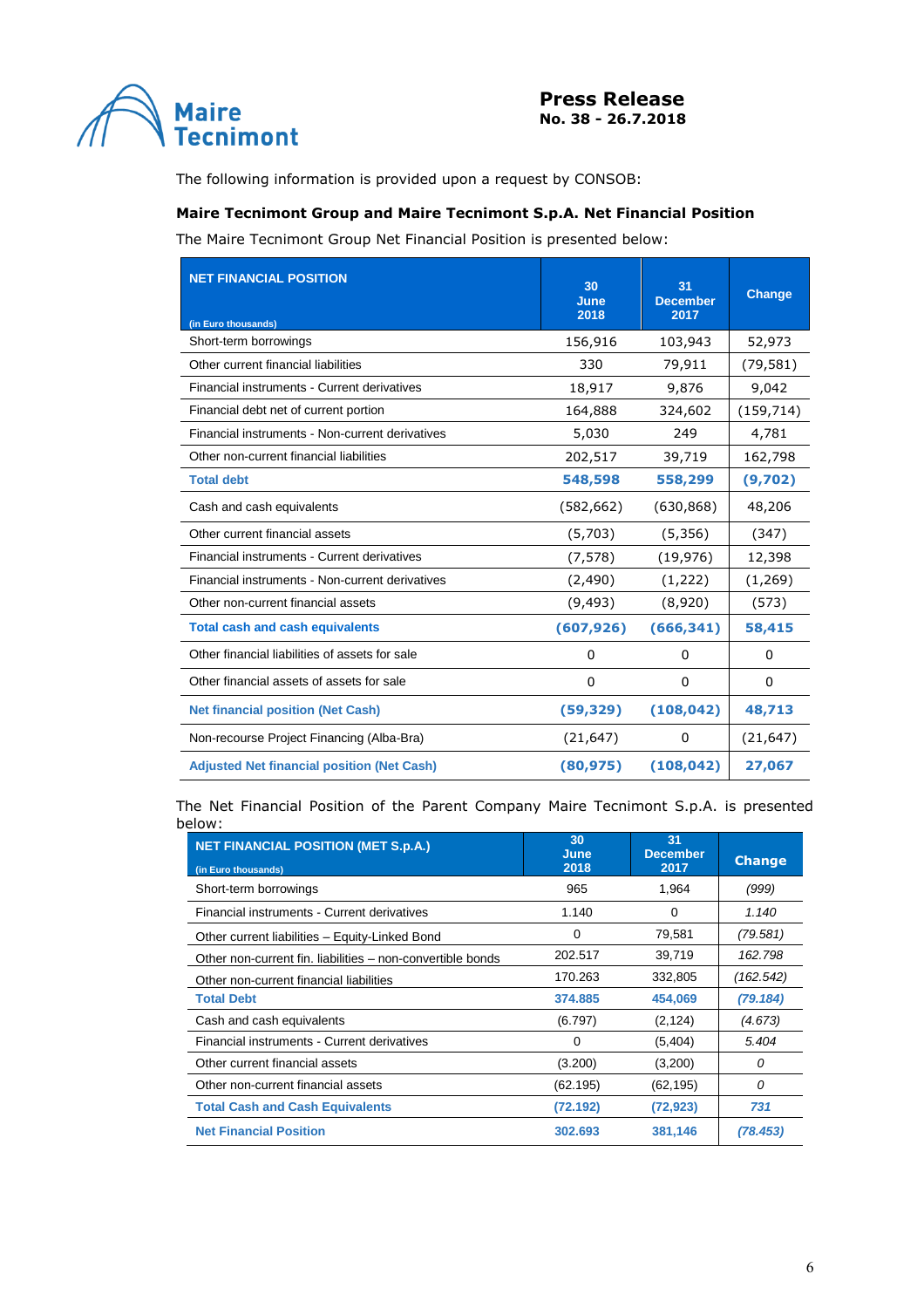

#### **Related party transactions**

With reference to the information on related party transactions, all transactions with related parties are settled at market conditions. The Company's receivables/payables (including financial) and cost/revenue transactions with related parties at 30 June 2018 are presented in the tables below.

| 31/3/2018<br>(in Euro thousands) | <b>Trade</b><br><b>Receivables</b> | <b>Trade</b><br><b>Payables</b> | <b>Costs</b> | <b>Revenues</b> |
|----------------------------------|------------------------------------|---------------------------------|--------------|-----------------|
| G.L.V. Capital S.p.A.            | 0                                  | (34)                            | (282)        |                 |
| Maire Investments Group          | 4                                  | (103)                           | (188)        | 3               |
| <b>Total</b>                     | 4                                  | (137)                           | (470)        | 3               |

In particular, payable contracts refer to the lease of office buildings to Group companies, the use of the "Maire" trademark and other minor charges by parent company GLV Capital S.p.A. and to existing relations with Maire Investments Group, a company linked to Maire Tecnimont S.p.A.'s main shareholder for the lease of office buildings and other spaces assigned to La Sapienza University's research center as a result of a cooperation agreement signed with them. The remaining payable and receivable contracts refer to administrative and facility management services respectively.

Transactions with other non-consolidated and/or associated Group companies are purely commercial and relate to specific activities linked to projects; in addition, certain consortia are in liquidation, having substantially concluded their operations:

| 31/3/2018<br>(in Euro thousands)                     | <b>Trade</b><br><b>Receivabl</b><br>es | <b>Trade</b><br><b>Payables</b> | <b>Financial</b><br><b>Receivabl</b><br>es | <b>Financial</b><br><b>Payables</b> | <b>Costs</b> | <b>Revenu</b><br>es |
|------------------------------------------------------|----------------------------------------|---------------------------------|--------------------------------------------|-------------------------------------|--------------|---------------------|
| MCM Servizi Roma S.c.a.r.l. in<br>liquidazione       | $\Omega$                               | (95)                            | $\Omega$                                   | 0                                   | 0            | 0                   |
| Studio Geotecnico Italiano                           | $\Omega$                               | (342)                           | $\Omega$                                   | 0                                   | (456)        | $\Omega$            |
| Villaggio Olimpico MOI<br>S.c.a.r.l. In liquidazione | 0                                      | (4)                             | 69                                         | 0                                   | 0            | 0                   |
| <b>Desimont Contracting</b>                          | 1.724                                  | 0                               | 0                                          | (371)                               | 0            | 0                   |
| Biolevano S.r.I                                      | 612                                    | $\Omega$                        | $\Omega$                                   | 0                                   | 0            | 1.573               |
| Processi Innovativi S.r.I.                           | 106                                    | (409)                           | $\Omega$                                   | 0                                   | (136)        | 48                  |
| BIO P S.r.I                                          | 7                                      | (23)                            | 18                                         | 0                                   | (74)         | 7                   |
| TCM KTR LLP                                          | 9                                      | 0                               | 209                                        | 0                                   | 0            | 4                   |
| Exportadora de Ingenieria y<br>Servicios Tcm Spa     | 0                                      | 0                               | 0                                          | (67)                                | 0            | 0                   |
| Volgafert LLc                                        | 2.591                                  | $\mathbf 0$                     | 0                                          | 0                                   | 0            | 866                 |
| <b>Total</b>                                         | 5.049                                  | (873)                           | 296                                        | (438)                               | (666)        | 2.497               |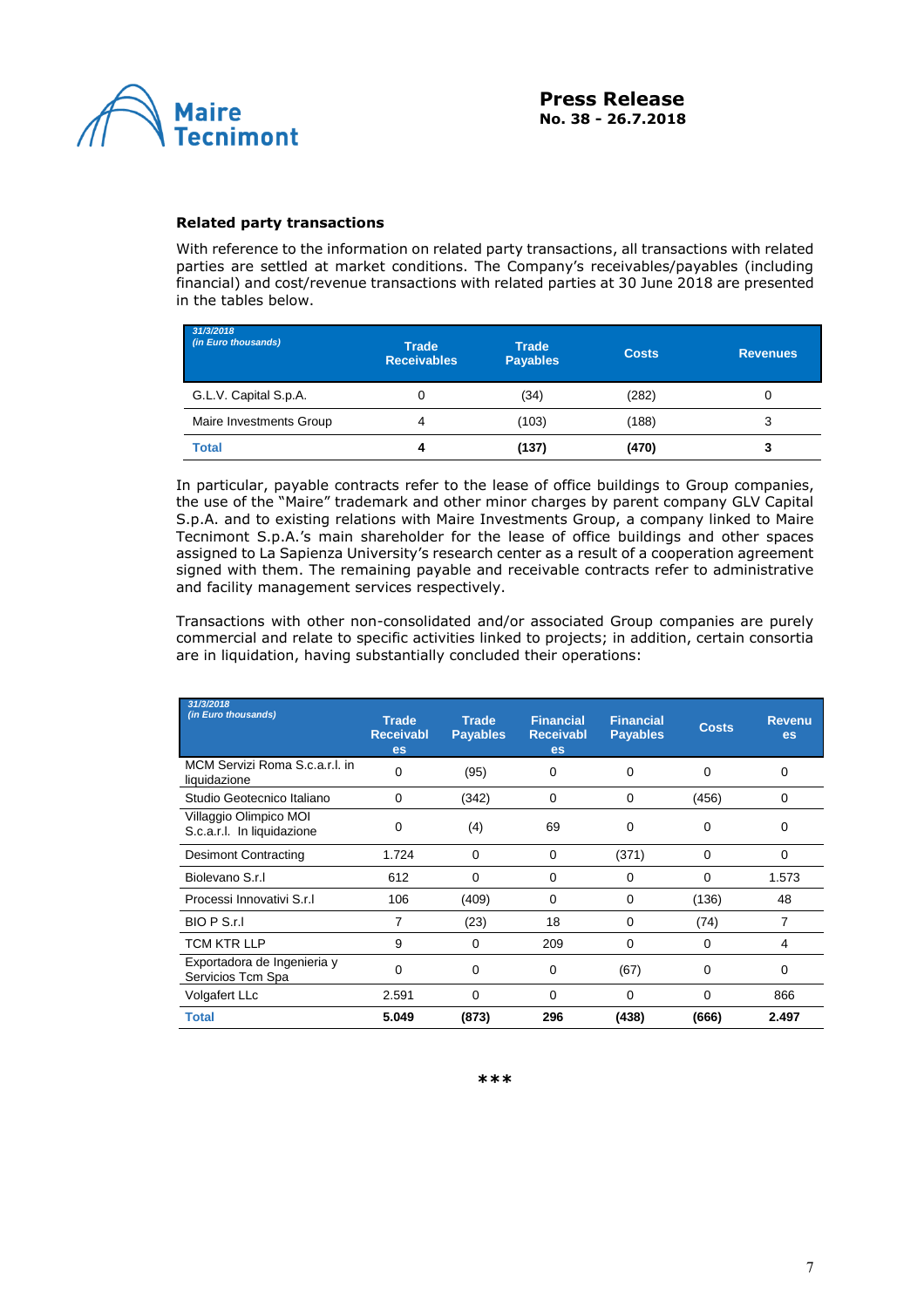

#### **Webcast Conference Call**

The H1 2018 financial results will be outlined today at 5:30pm CEST during an audio-webcast conference call held by the top management.

The conference call may be followed as a webcast by connecting to the website [\(www.mairetecnimont.com\)](http://www.mairetecnimont.com/) and clicking on the "H1 2018 Financial Results" banner on the Home Page or through the following url:

<http://services.choruscall.eu/links/mairetecnimont180726.html>

Alternatively, you may participate in the conference call by calling one of the following numbers:

Italy: +39 02 805-8811 UK: +44 121 281-8003 USA: +1 718 705-8794

The presentation given by the top management will be available at the start of the conference call in the "Investors/Documents&Presentations" section of Maire Tecnimont's website

(http://www.mairetecnimont.com/en/investors/documents-

presentations/annual-interim-reports). The presentation shall also be made available on the 1info storage mechanism (www.1info.it).

\*\*\*

*Dario Michelangeli, as Executive for Financial Reporting, declares - in accordance with paragraph 2, Article 154-bis of Legislative Decree No. 58/1998 ("Consolidated Finance Act") - that the accounting information included in this press release corresponds to the underlying accounting records.*

*The 2018 Half Year Report will be available to the public at the registered office in Rome, at the operative office in Milan, at Borsa Italiana S.p.A., on the Company website www.mairetecnimont.com at Investors/Documents & Presentations section, and on the authorized storage device "1info" ([www.1info.it\)](http://www.1info.it/), according to the timing allowed by law.*

*This press release, and in particular the "Outlook" section contains forecasts. The declarations are based on current estimates and projections of the Group concerning future events and, by their nature, are subject to risk and uncertainty. Actual results may differ significantly than the estimates made in such declarations due to a wide range of factors, including the continued volatility and further decline of the capital and finance markets, raw material price changes, altered economic conditions and growth trends and other changes in business conditions, in addition to other factors, the majority of which outside the control of the Group.*

#### **Maire Tecnimont S.p.A.**

Maire Tecnimont S.p.A. is a company listed with the Milan stock exchange. It heads an industrial group (the Maire Tecnimont Group) that leads the international Engineering & Construction (E&C), Technology & Licensing and Energy Business Development & Ventures markets, with specific competences in plants, particularly in the hydrocarbons segment (Oil & Gas Refining, Petrochemicals and Fertilizers), as well as in Power Generation and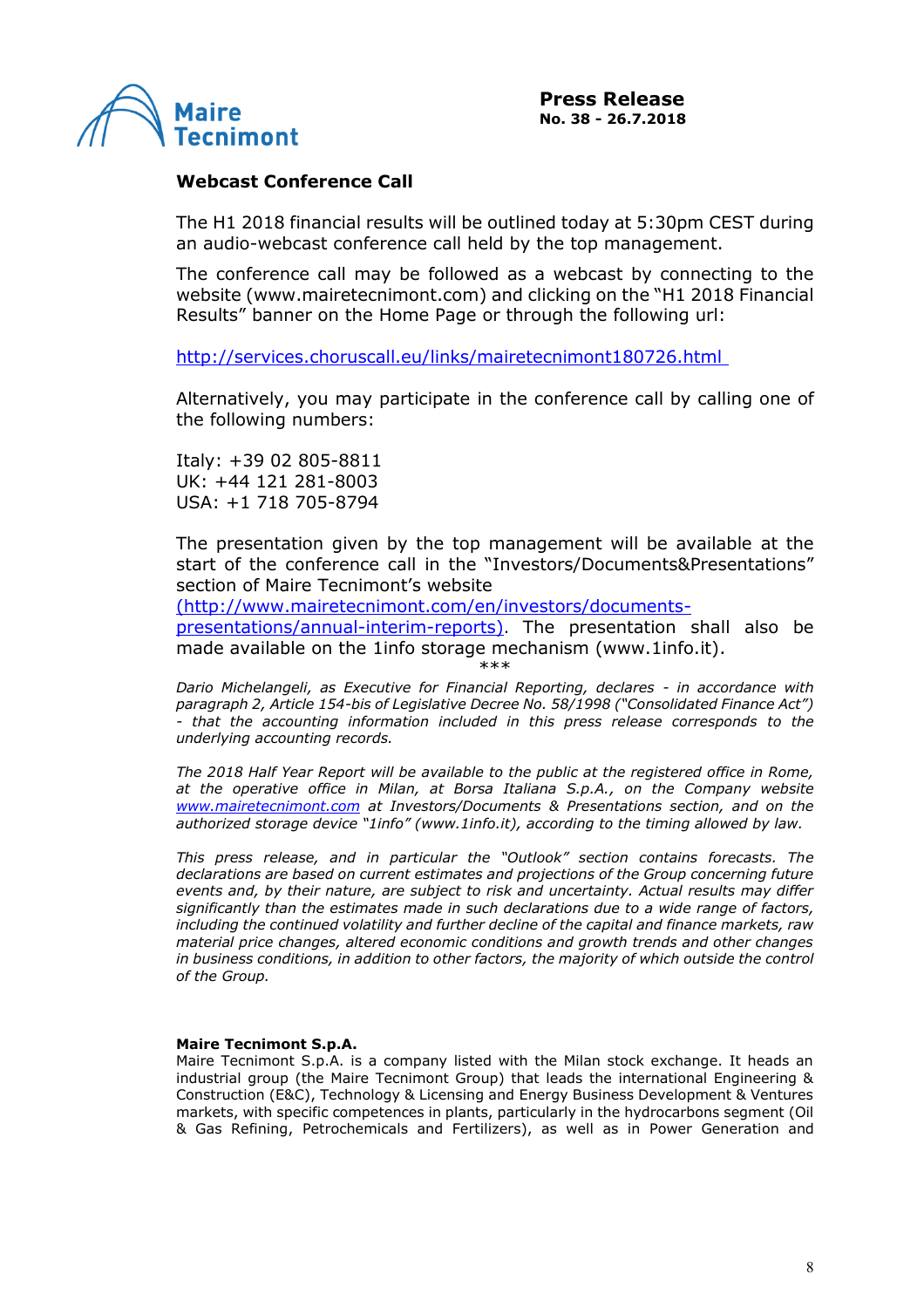

Infrastructures. The Maire Tecnimont Group operates in approximately 40 different countries, numbering around 50 operative companies and a workforce of about 5,500 employees, along with approximately 3,000 additional Electrical & Instrumentation professionals. For more information: www.mairetecnimont.com.

#### **Institutional Relations and Communication Investor Relations**

Carlo Nicolais, Tommaso Verani [public.affairs@mairetecnimont.it](mailto:public.affairs@mairetecnimont.it)

Riccardo Guglielmetti Tel +39 02 6313-7823 [investor-relations@mairetecnimont.it](mailto:investor-relations@mairetecnimont.it)

**Media Relations [Image Building](http://www.imagebuilding.it/)** Alfredo Mele, Alessandro Zambetti Tel +39 02 89011300 [mairetecnimont@imagebuilding.it](mailto:mairetecnimont@imagebuilding.it)

*The Consolidated Income Statement, Balance Sheet and Cash Flow Statement are presented below*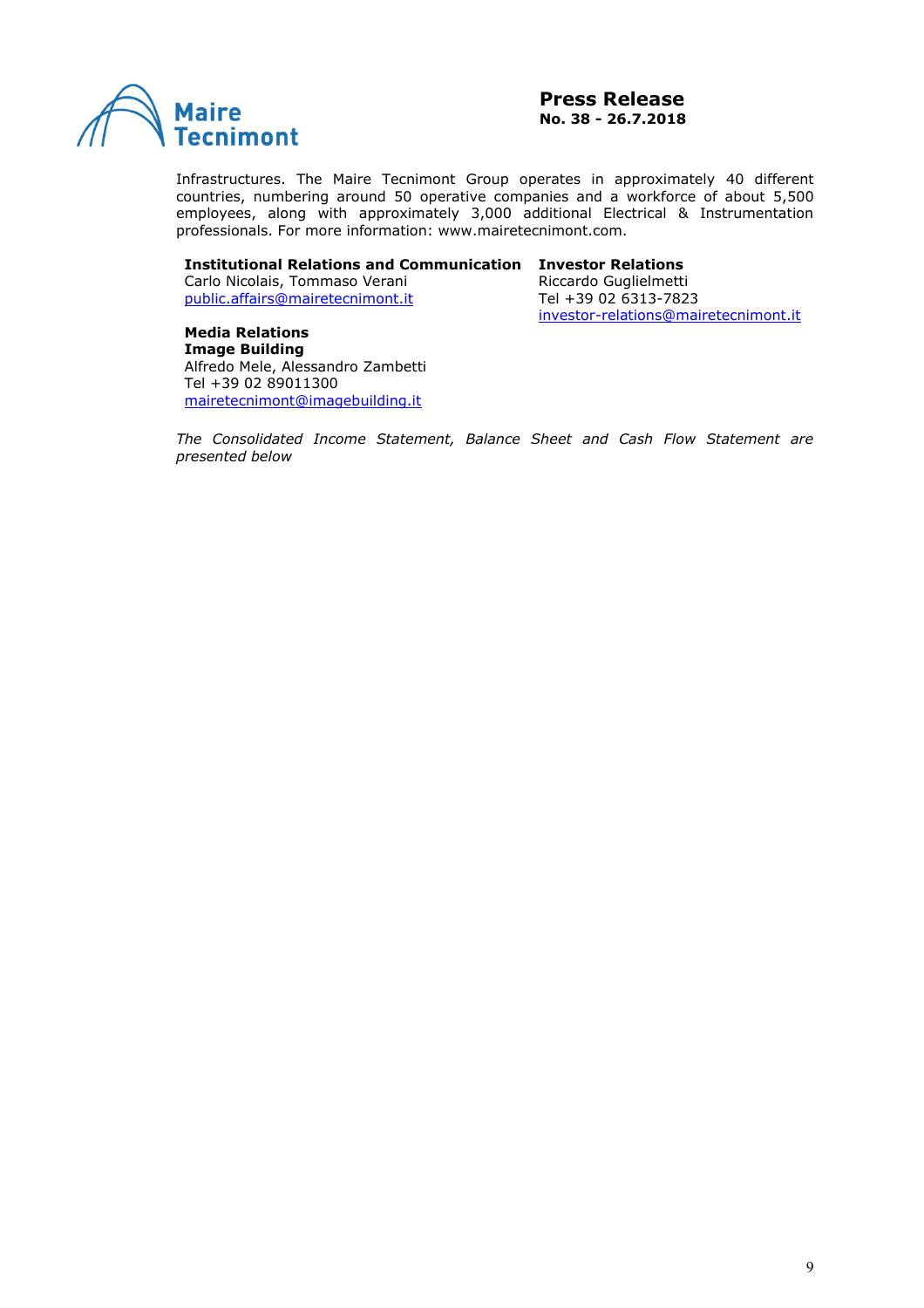

#### **Maire Tecnimont Group CONSOLIDATED INCOME STATEMENT**

| (Euro thousands)                           | 30 June<br>2018 | 30 June<br>2017 | $\Delta$ % |
|--------------------------------------------|-----------------|-----------------|------------|
|                                            |                 |                 |            |
| Revenues                                   | 1,819,565       | 1,646,942       |            |
| Other operating revenues                   | 11,009          | 6,196           |            |
| <b>Total revenues</b>                      | 1,830,574       | 1,653,138       | 10.7%      |
|                                            |                 |                 |            |
| Raw materials and consumables              | (503, 430)      | (692, 419)      |            |
| Service costs                              | (979, 557)      | (648, 231)      |            |
| Personnel expense                          | (195, 707)      | (180, 629)      |            |
| Other operating expenses                   | (51, 590)       | (35, 616)       |            |
| <b>Total Costs</b>                         | (1,730,285)     | (1,556,895)     | 11.1%      |
|                                            |                 |                 |            |
| <b>EBITDA</b>                              | 100,289         | 96,242          | 4.2%       |
|                                            |                 |                 |            |
| Amortization, depreciation and write-downs | (4, 143)        | (2,978)         |            |
| Write-down of current assets               | 0               | (407)           |            |
| Provision for risks and charges            | (162)           | (203)           |            |
|                                            |                 |                 |            |
| <b>EBIT</b>                                | 95,984          | 92,654          | 3.6%       |
|                                            |                 |                 |            |
| Financial income                           | 10,302          | 31,403          |            |
| Financial expenses                         | (18, 844)       | (23, 369)       |            |
| Investment income/(expense)                | 929             | 170             |            |
| <b>Income before tax</b>                   | 88,372          | 100,858         | $-12.4%$   |
| Income taxes, current and deferred         | (28, 496)       | (35, 460)       |            |
| <b>Net income</b>                          | 59,876          | 65,398          | $-8.4%$    |
|                                            |                 |                 |            |
| Group                                      | 55,341          | 61,749          | $-10.4%$   |
| Minorities                                 | 4,535           | 3,648           |            |
|                                            |                 |                 |            |
| <b>Basic earnings per share</b>            | 0.168           | 0.202           |            |
|                                            |                 |                 |            |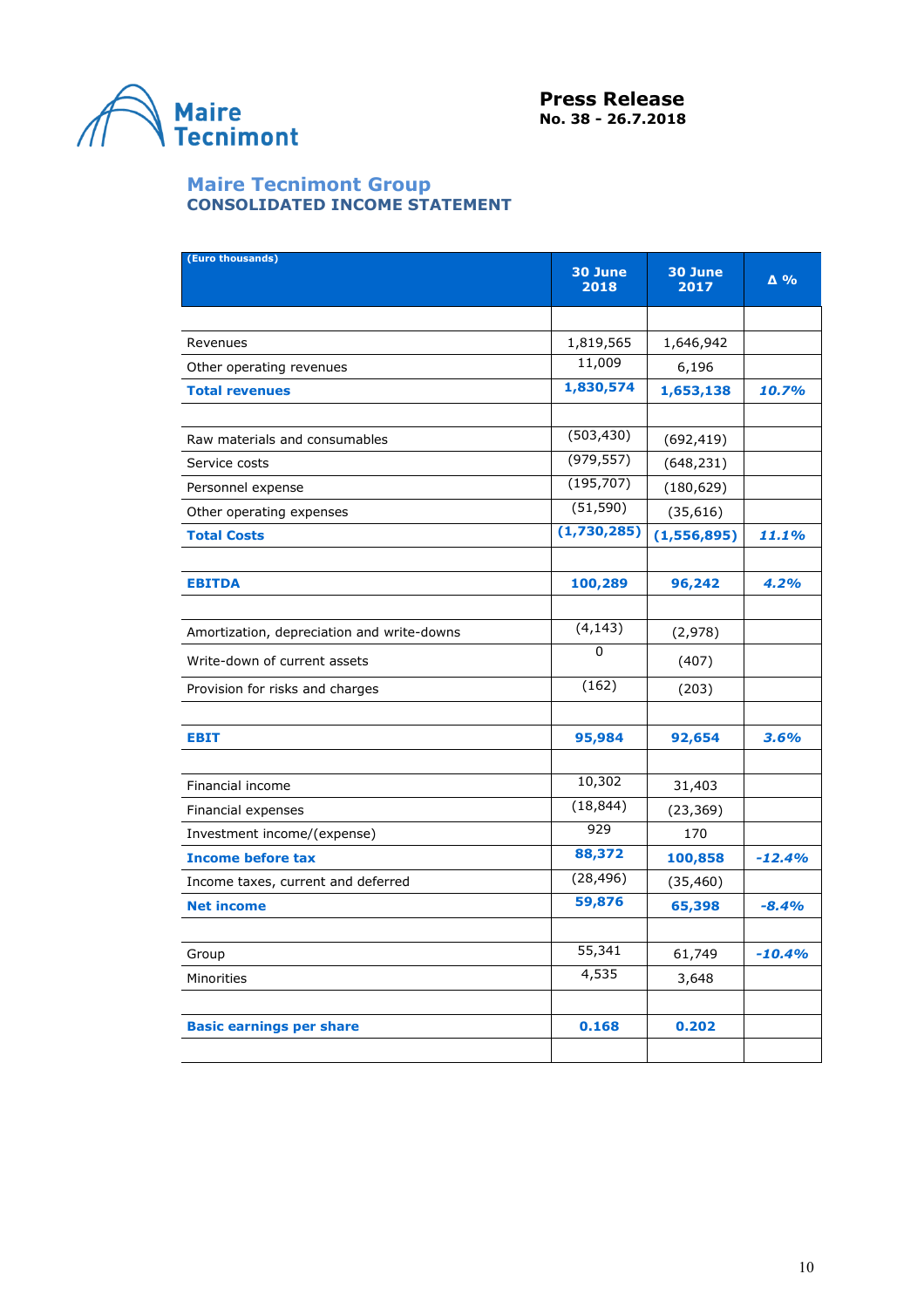

# **Maire Tecnimont Group CONSOLIDATED BALANCE SHEET 1/2**

| (Euro thousands)                                                      | <b>30 June 2018</b> | <b>31 December</b><br>2017 |
|-----------------------------------------------------------------------|---------------------|----------------------------|
|                                                                       |                     |                            |
| <b>Assets</b>                                                         |                     |                            |
| <b>Non-Current Assets</b>                                             |                     |                            |
| Property, plant and Equipment                                         | 33,576              | 33,927                     |
| Goodwill                                                              | 291,754             | 291,754                    |
| Other intangible assets                                               | 43,129              | 40,427                     |
| Investments in associates                                             | 16,132              | 16,436                     |
| Financial Instruments - Derivatives                                   | 2,490               | 1,222                      |
| Other non-current financial assets                                    | 23,215              | 22,516                     |
| Other Non-current Assets                                              | 63,540              | 55,584                     |
| Deferred tax assets                                                   | 45,931              | 38,535                     |
| <b>Total Non-Current Assets</b>                                       | 519,767             | 500,401                    |
|                                                                       |                     |                            |
| <b>Current Assets</b>                                                 |                     |                            |
| Inventories                                                           | 4,573               | 3,453                      |
| Advance payments to suppliers                                         | 311,873             | 255,514                    |
| <b>Construction Contracts</b>                                         | 1,370,949           | 1,264,178                  |
| <b>Trade Receivables</b>                                              | 420,883             | 481,342                    |
| Current tax assets                                                    | 78,054              | 91,641                     |
| Financial Instruments - Derivatives                                   | 7,578               | 19,976                     |
| Other current financial assets                                        | 5,703               | 5,356                      |
| Other current assets                                                  | 119,079             | 146,847                    |
| Cash and cash equivalents                                             | 582,662             | 630,868                    |
| <b>Total Current Assets</b>                                           | 2,901,355           | 2,899,175                  |
| Non-current assets classified as held for sale                        | 0                   | 0                          |
| Elimination of assets to and from assets/liabilities<br>held for sale | 0                   | 0                          |
| <b>Total Assets</b>                                                   | 3,421,122           | 3,399,576                  |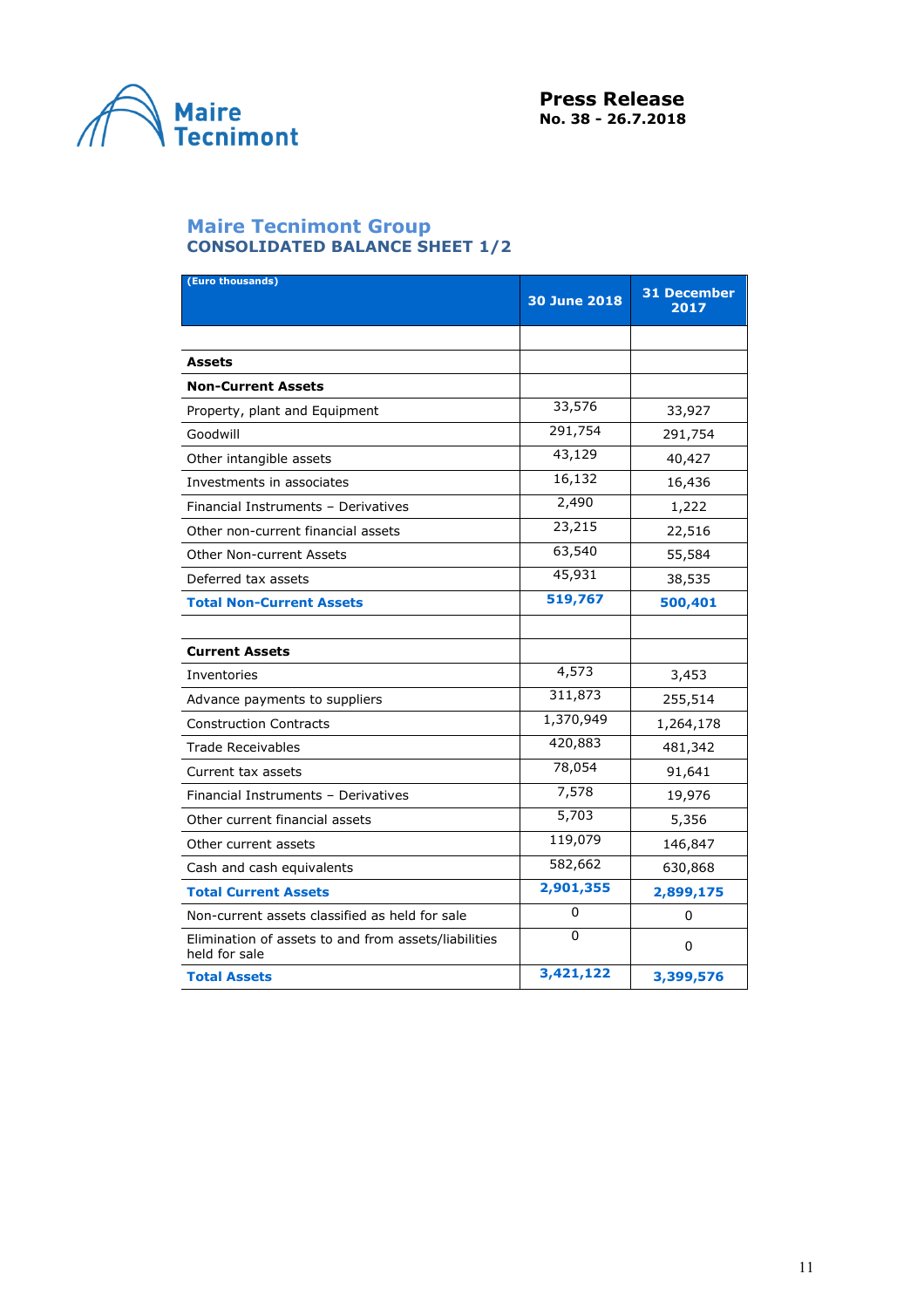

# **CONSOLIDATED BALANCE SHEET 2/2**

| (Euro thousands)                                                                       | <b>30 June 2018</b> | <b>31 December</b><br>2017 |
|----------------------------------------------------------------------------------------|---------------------|----------------------------|
|                                                                                        |                     |                            |
| <b>Shareholders' Equity</b>                                                            |                     |                            |
| Share capital                                                                          | 19,921              | 19,690                     |
| Share premium reserve                                                                  | 272,921             | 224,698                    |
| Other reserves                                                                         | 4,793               | 6,683                      |
| Valuation reserve                                                                      | (6, 792)            | 22,114                     |
| <b>Total Shareholders' Equity and reserves</b>                                         | 290,842             | 273,186                    |
| Retained earnings/(accumulated losses)                                                 | (81, 155)           | (129, 882)                 |
| Net income for the period                                                              | 55,341              | 118,650                    |
| <b>Total Group Shareholders' Equity</b>                                                | 265,028             | 261,953                    |
| Minorities                                                                             | 26,838              | 21,817                     |
| <b>Total Shareholders' Equity</b>                                                      | 291,866             | 283,770                    |
|                                                                                        |                     |                            |
| <b>Non-Current Liabilities</b>                                                         |                     |                            |
| Financial Debt - non-current portion                                                   | 164,888             | 324,602                    |
| Provisions for risks and charges - beyond 12 months                                    | 59,031              | 62,007                     |
| Deferred Tax Liabilities                                                               | 25,024              | 31,159                     |
| Post-employment and other employee benefits                                            | 11,435              | 11,452                     |
| <b>Other Non-Current Liabilities</b>                                                   | 91,004              | 79,465                     |
| Financial Instruments - Derivatives                                                    | 5,030               | 249                        |
| Other Non-Current Financial Liabilities                                                | 202,517             | 39,719                     |
| <b>Total non-current Liabilities</b>                                                   | 558,930             | 548,652                    |
|                                                                                        |                     |                            |
| <b>Current Liabilities</b>                                                             |                     |                            |
| Short-term Debt                                                                        | 156,916             | 103,943                    |
| Provisions for Risk and Charges - within 12 months                                     | 3,602               | 3,384                      |
| Tax Payables                                                                           | 68,605              | 41,413                     |
| Financial Instruments - Derivatives                                                    | 18,917              | 9,876                      |
| <b>Other Current Financial Liabilities</b>                                             | 330                 | 79,911                     |
| Client Advance Payments                                                                | 513,845             | 573,783                    |
| <b>Construction Contracts</b>                                                          | 402,440             | 408,561                    |
| <b>Trade Payables</b>                                                                  | 1,331,110           | 1,282,306                  |
| Other Current Liabilities                                                              | 74,561              | 63,976                     |
| <b>Total current liabilities</b>                                                       | 2,570,326           | 2,567,154                  |
| Liabilities directly associated with non-current assets<br>classified as held for sale | 0                   | 0                          |
| Elimination of liabilities to and from assets/liabilities held for<br>sale             | $\mathbf 0$         | 0                          |
| <b>Total Shareholders' Equity and Liabilities</b>                                      | 3,421,122           | 3,399,576                  |